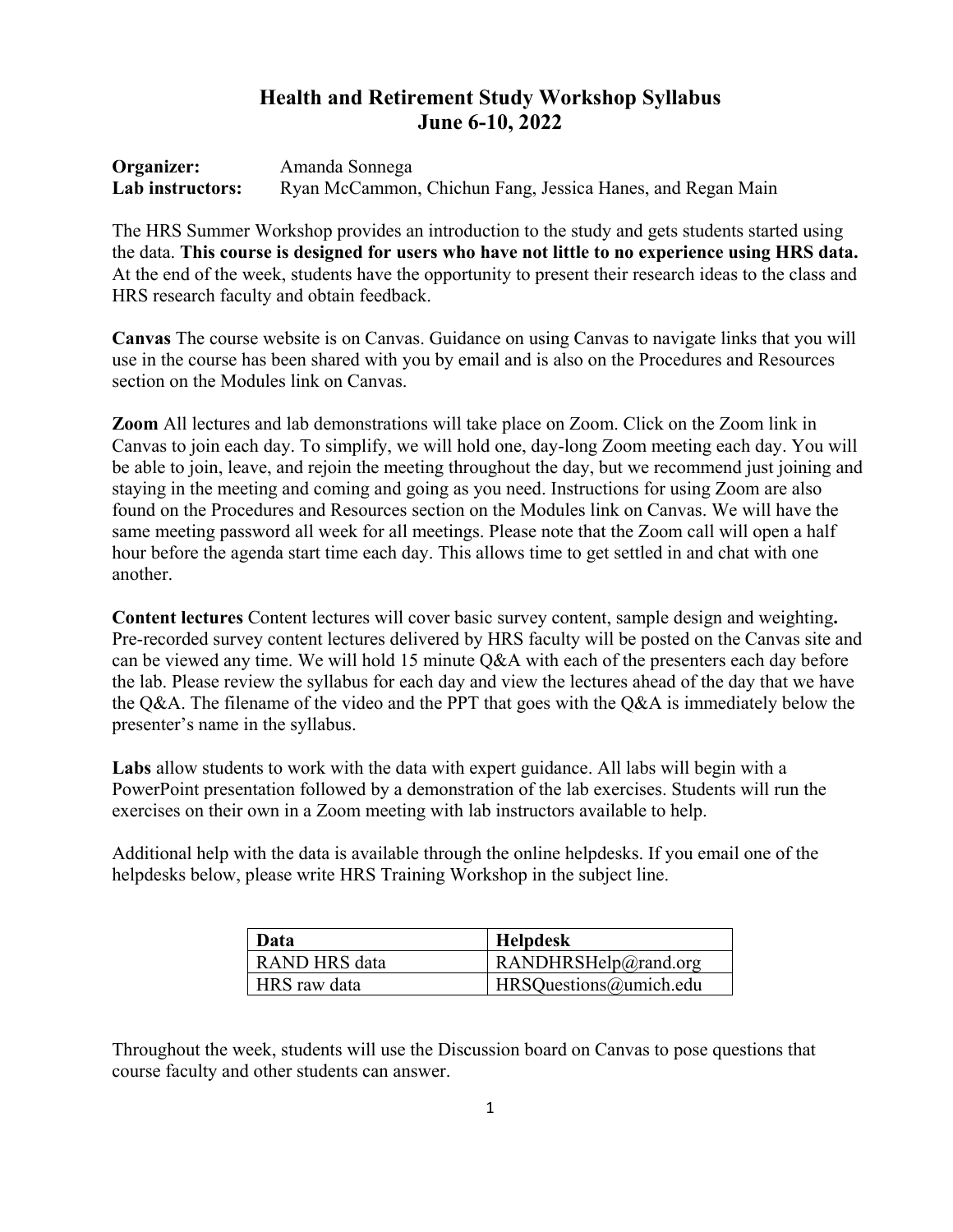# **MONDAY**

- 10:00 11:15 *Introduction to the Workshop and Who You are Design and Content of HRS Tour of the HRS Website* Amanda Sonnega
- 11:15 11:30 *HRS in the Field: Interviewing and Data Collection*  Q&A with Jennifer Arrieta *1\_Arrieta\_ Data Collection*
- 11:30 11:45 *Sample Design and Weights* Q&A with Amanda Sonnega and Ryan McCammon *2\_Sonnega\_Sample Design*
- 11:45 12:00 *Break*
- 12:00 1:30 *Overview of RAND HRS Data Part I Computer Lab: RAND Data Practical* Jessica Hayes and Regan Main
- 1:30 3:00 *Students run exercises on their own in Zoom with course instructors and lab assistants available to help*

# **TUESDAY**

- 10:30 –10:40 *Q&A on Monday content or lab*
- 10:40 –10:55 *Biomarkers, Physical Measures*, and *Genetic Data* Q&A with Jessica Faul *3\_Faul\_Biomarkers 4\_Faul\_Genetics*
- 10:55 11:10 *Cognition Data* Q&A with Lindsay Ryan *5\_Ryan\_Cognition*
- 11:10 11:25 *Pension and Social Security Benefits Wealth*  Q&A with Chichun Fang *6\_Fang\_Pension*
- 11:25 11:40 *Break*
- 11:40 1:30 *Overview of RAND HRS Data Part II Computer Lab: RAND Data Practical* Jessica Hayes and Regan Main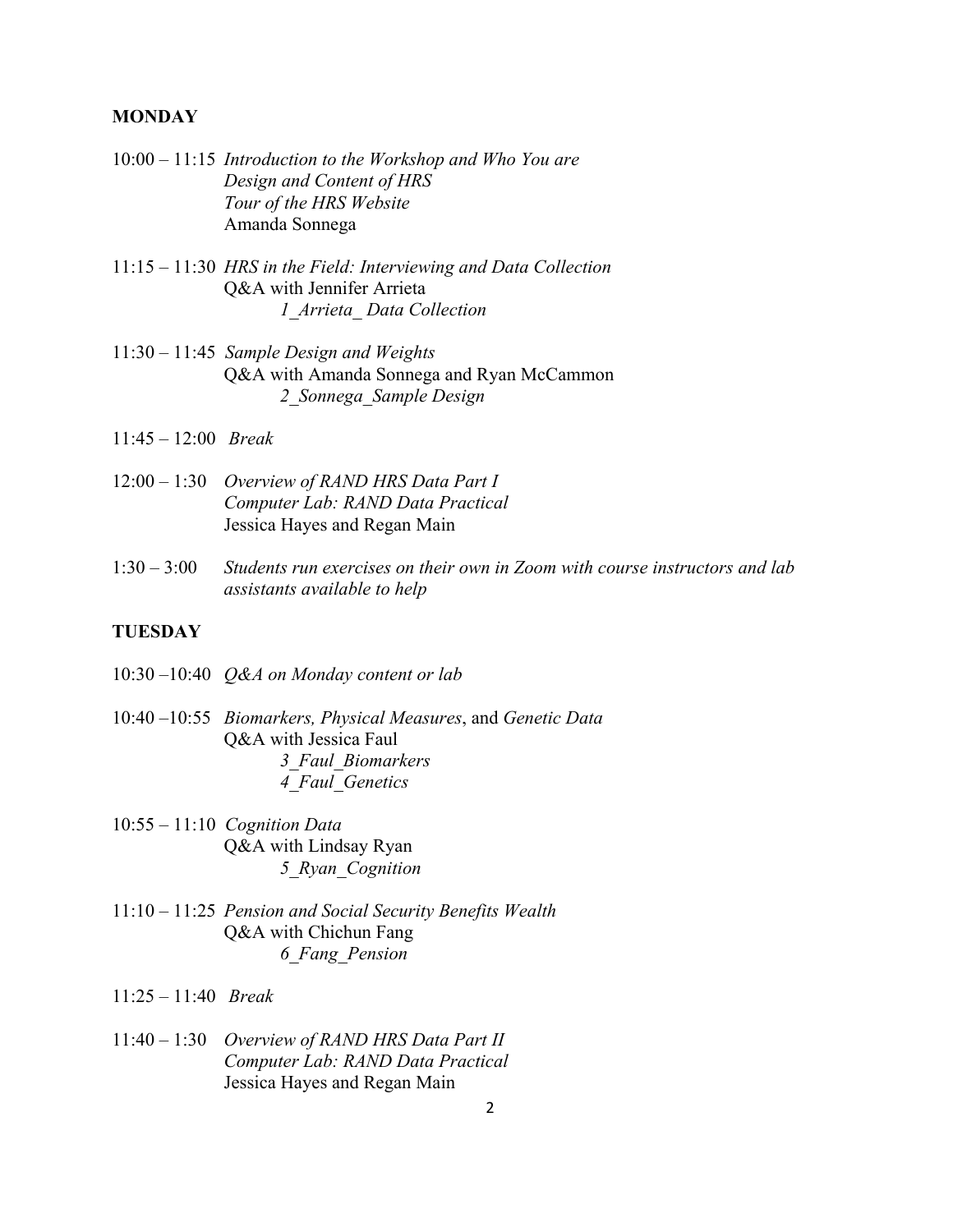1:30 – 3:00 Students run exercises on their own in Zoom with course instructors and lab assistants available to help

### **WEDNESDAY**

- 10:30 10:40 *Q&A on Tuesday content or lab*
- 10:40 10:55 *Health and Physical Functioning*  Q&A with Ken Langa *7\_Langa\_Health*
- 10:55 11:10 *Health Insurance and Medical Care*  Q&A with Helen Levy *8\_Levy\_Health Insurance*
- 11:10 11:25 *Medicare Linkage* Q&A with Mohammed Kabeto *9\_Kabeto\_Medicare*
- 11:25 11:40 *HRS Sister Studies* Q&A with Amanda Sonnega *10\_Sonnega\_Sister Studies*
- 11:40 11:55 *Break*
- 11:40 1:10 *HRS Data Structure and Tracker File* Ryan McCammon
- 1:10 1:40 *Computer Lab: File Merging* Ryan McCammon
- 1:40 3:00 Students run exercises on their own in Zoom with course instructors and lab assistants available to help

# **THURSDAY**

- 10:30 –10:40 *Q&A on Wednesday content or lab*
- 10:40 10:55 *Employment, Retirement, and Pensions*  Q&A with Charlie Brown *11\_Brown\_Employment*
- 10:55 11:10 *Off-year and Internet Studies Q&A with* Brooke Helppie-McFall *12\_Helppie-McFall\_Off-year*